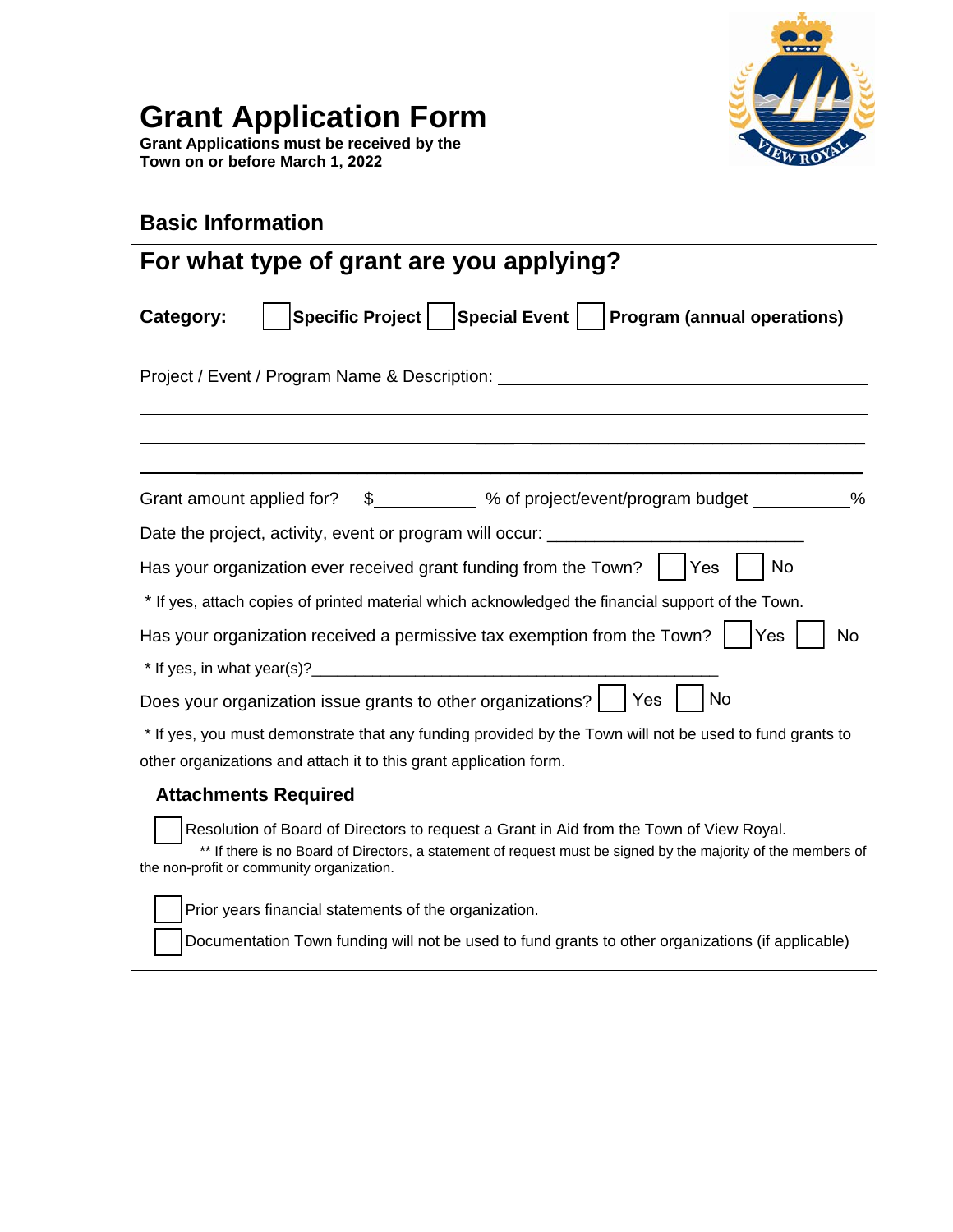# **About Your Organization**

|                                                             | Contact: Title: Title: Title: Title: Title: Title: Title: Title: Title: Title: Title: Title: Title: Title: Title: Title: Title: Title: Title: Title: Title: Title: Title: Title: Title: Title: Title: Title: Title: Title: Tit |  |  |  |  |
|-------------------------------------------------------------|--------------------------------------------------------------------------------------------------------------------------------------------------------------------------------------------------------------------------------|--|--|--|--|
|                                                             | Society Registration Number: Vear Registered: Vermann Content of Society Registered:                                                                                                                                           |  |  |  |  |
|                                                             | Charity Registration Number: Vear Registered: Vear Registered:                                                                                                                                                                 |  |  |  |  |
|                                                             |                                                                                                                                                                                                                                |  |  |  |  |
|                                                             | List any other geographic areas in which your organization operates: [100] [100] [100] [100] [100] [100] [100]                                                                                                                 |  |  |  |  |
| <b>Your Organization's Personnel</b>                        |                                                                                                                                                                                                                                |  |  |  |  |
| 1) Organization Executive and Staff:                        |                                                                                                                                                                                                                                |  |  |  |  |
|                                                             | Telephone: _____________                                                                                                                                                                                                       |  |  |  |  |
| Secretary/Treasurer: Manual Content of Secretary/Treasurer: | Telephone: _______________                                                                                                                                                                                                     |  |  |  |  |
| <b>Board Members:</b>                                       |                                                                                                                                                                                                                                |  |  |  |  |
|                                                             |                                                                                                                                                                                                                                |  |  |  |  |
|                                                             |                                                                                                                                                                                                                                |  |  |  |  |
|                                                             |                                                                                                                                                                                                                                |  |  |  |  |
|                                                             |                                                                                                                                                                                                                                |  |  |  |  |
|                                                             |                                                                                                                                                                                                                                |  |  |  |  |

2) List the staff or volunteer positions involved in carrying out the project:

| <b>Name and Position</b> | Paid | <b>Volunteer</b> |
|--------------------------|------|------------------|
|                          |      |                  |
|                          |      |                  |
|                          |      |                  |
|                          |      |                  |
|                          |      |                  |
|                          |      |                  |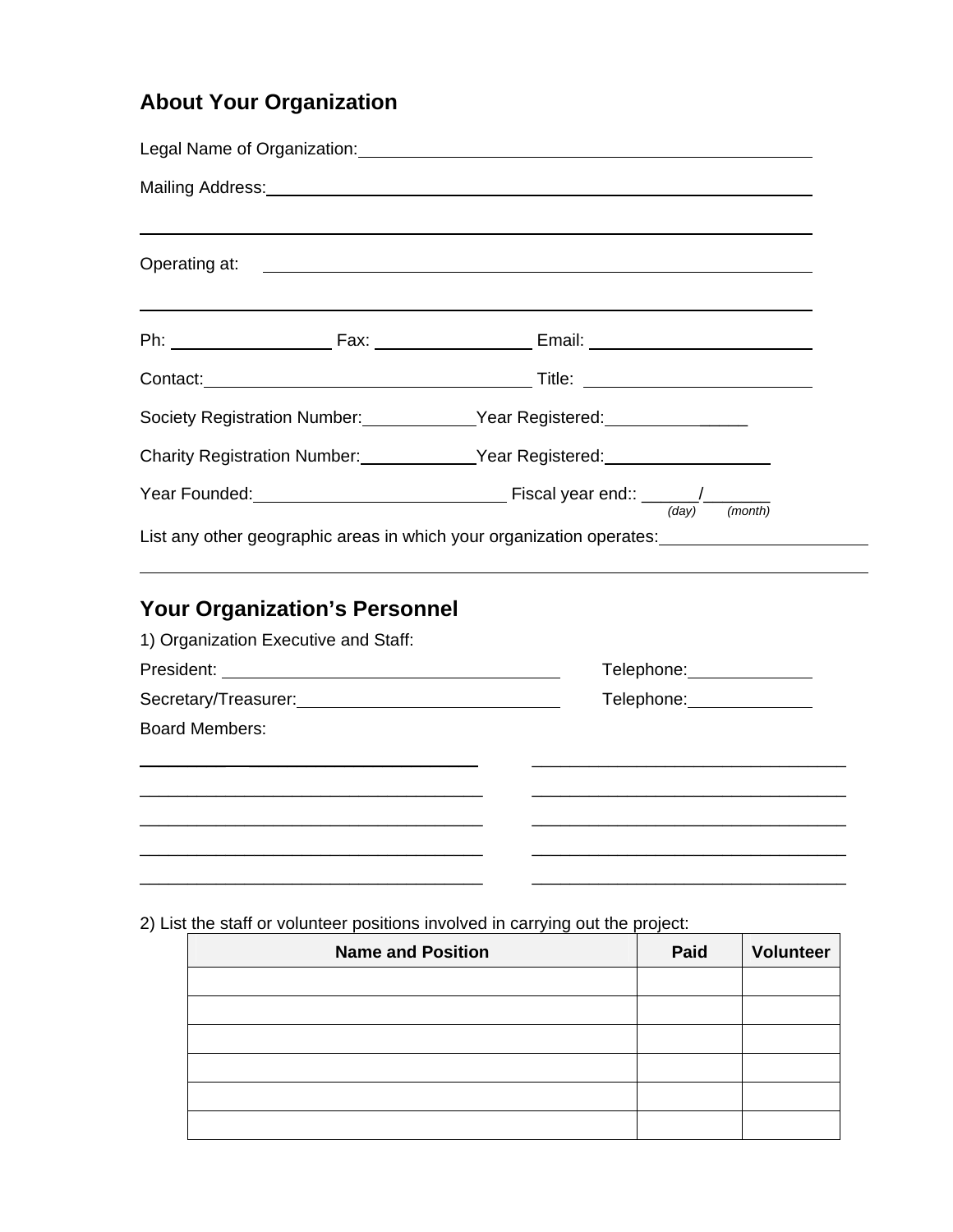## **Your Organization's Objectives and Services**

1) Describe your organization's mission statement and how your services meet them:

 $\mathcal{L}_\text{max}$  , and the contract of the contract of the contract of the contract of the contract of the contract of the contract of the contract of the contract of the contract of the contract of the contract of the contr \_\_\_\_\_\_\_\_\_\_\_\_\_\_\_\_\_\_\_\_\_\_\_\_\_\_\_\_\_\_\_\_\_\_\_\_\_\_\_\_\_\_\_\_\_\_\_\_\_\_\_\_\_\_\_\_\_\_\_\_\_\_\_\_\_\_\_\_\_\_\_\_\_\_\_\_

### **Your Proposed Program Budget**

 $\overline{a}$ 

**1**) Please list all expenses and sources of project revenue, including "in-kind" contributions from your (or any other) organization.

| A. Income                          | <b>Last Fiscal Year</b>          | <b>This Fiscal Year</b>   |
|------------------------------------|----------------------------------|---------------------------|
|                                    | (If program was in<br>existence) | (Proposed program budget) |
| Town of View Royal                 |                                  |                           |
| Fees or Membership Dues            |                                  |                           |
| Government Revenue (specify below) |                                  |                           |
|                                    |                                  |                           |
|                                    |                                  |                           |
| Interest income                    |                                  |                           |
| <b>Bingo revenues</b>              |                                  |                           |
| Direct access revenues             |                                  |                           |
| <b>Fundraising projects</b>        |                                  |                           |
| Other Revenue (specify below)      |                                  |                           |
|                                    |                                  |                           |
| <b>TOTAL INCOME</b>                |                                  |                           |
| <b>B.</b> Expenses                 |                                  |                           |
| Administration                     |                                  |                           |
| Wages/Honouraria/Benefits          |                                  |                           |
| Supplies and Equipment             |                                  |                           |
| <b>Major Capital Costs</b>         |                                  |                           |
| Mortgage/Rent/Utilities            |                                  |                           |
| Fees (licensing, etc.)             |                                  |                           |
| Insurance                          |                                  |                           |
| Advertising/Printing/etc.          |                                  |                           |
| Other (specify below)              |                                  |                           |
|                                    |                                  |                           |
| <b>TOTAL EXPENSES</b>              |                                  |                           |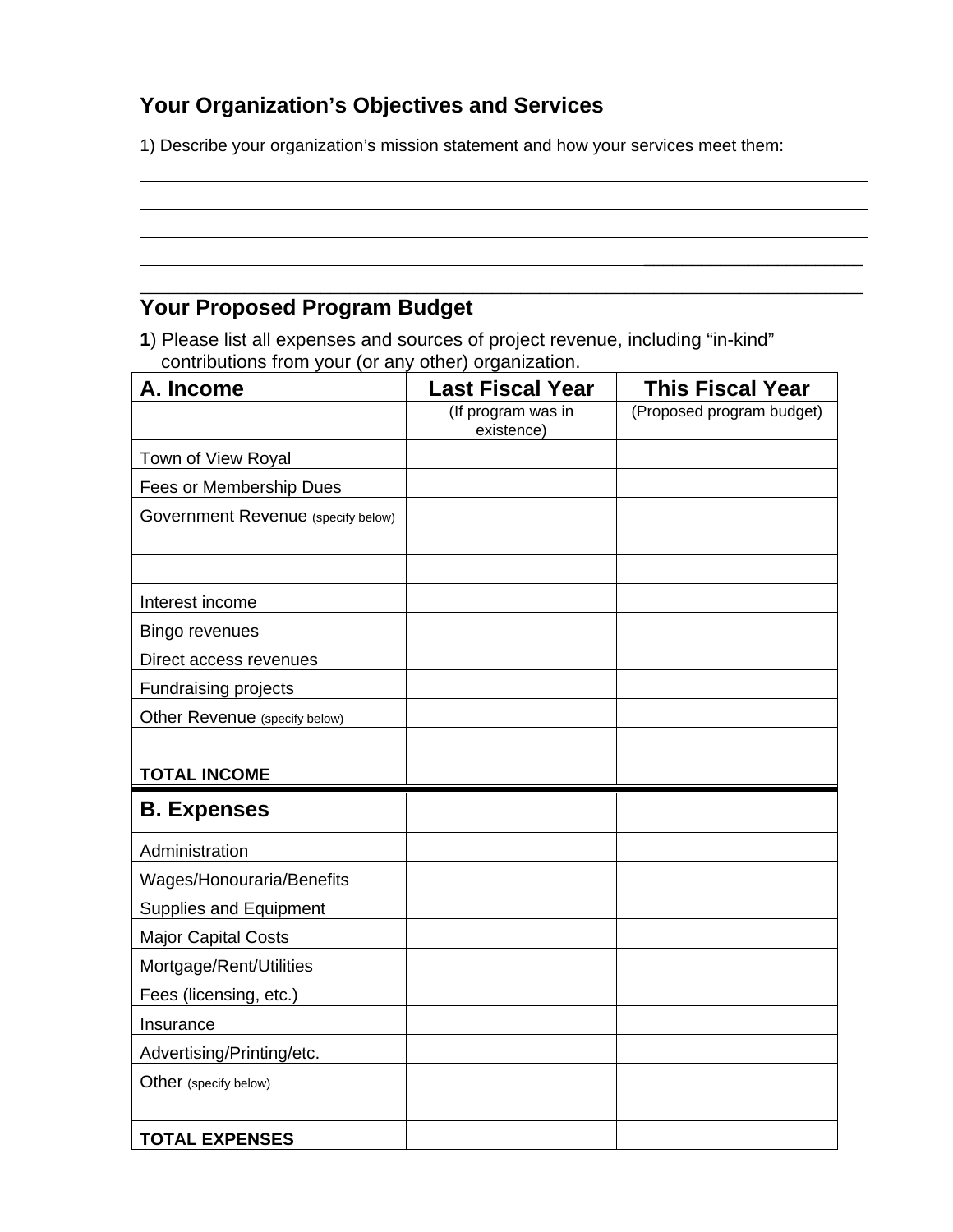## **Details of Your Organization's Grant Request**

1) Nature and goals of the project, program or event:

2) Summary of direct and indirect benefits to the Town of View Royal: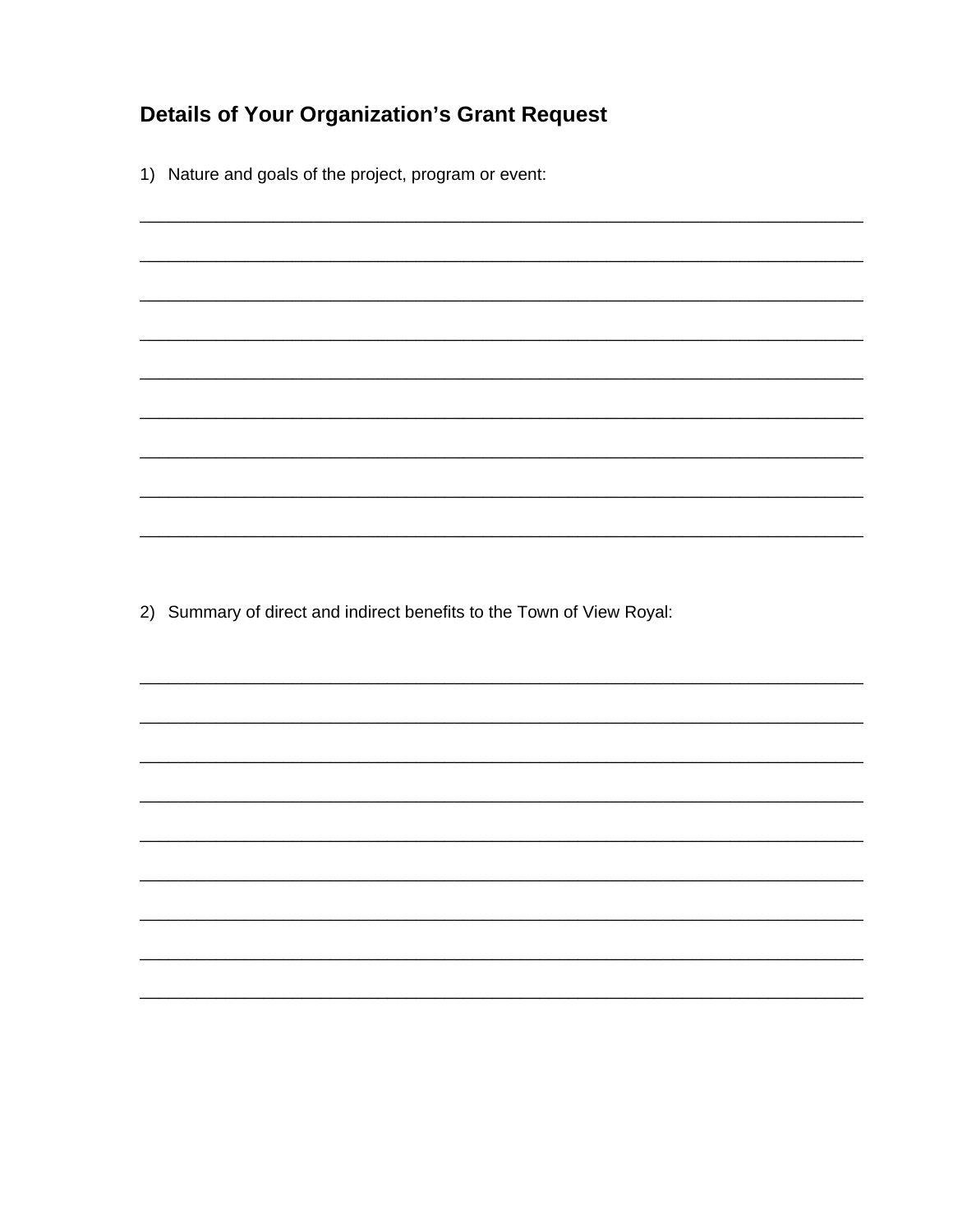#### **Conditions of Funding**

- 1. The applicant must acknowledge the support of the Town in all printed and publicity material related to the project, event, or program;
- 2. Funds must be used for the purpose for which they were requested. Any funds not used for the requested purpose must be returned to the Town.
- 3. Funds will be released as follows:
	- a. Grants in aid provided for annual programs will be released at 100% at time of approval by Council;
	- b. Grants in aid provided for special projects or events will be released at 50% at time of approval by Council and 50% after receipt of the final report;
	- c. Conditional grants in aid will be paid 100% upon satisfactory proof that the conditions, as set by Council, have been met.
- 4. Organizations receiving grants from the Town shall provide an accounting of the project or program for which the grant was approved as follows:
	- a. Where the grant in aid was for a specific project or event the applicant must submit a final report within 45 days after the project or event is complete.
	- b. Where the grant in aid was in support of an annual program, the applicant must submit a final report within 60 days of the end of the organization's fiscal year.
- 5. An final report must include the following information:
	- i. Evaluation of the project, event, or program;
	- ii. Financial statement of actual revenue and expenses for the project, event or program;
	- iii. Attendance figures, if applicable;
	- iv. Number of participants in the project, event, or program; and
	- v. Evaluation of the direct and indirect benefits to the Town.
- 6. In the event that the project or program is not completed, the grant recipient organization must notify the Town as soon as practical and refund any grant funds that have been provided for that project.

#### *Your Directors' Declaration*

We, the undersigned, do hereby certify that this application and all appended forms and/or documents contain a full and accurate account of all matters stated:

| Name:      | Name:       |
|------------|-------------|
| Title:     | Title:      |
| Signature: | _Signature: |
| Date:      | Date:       |